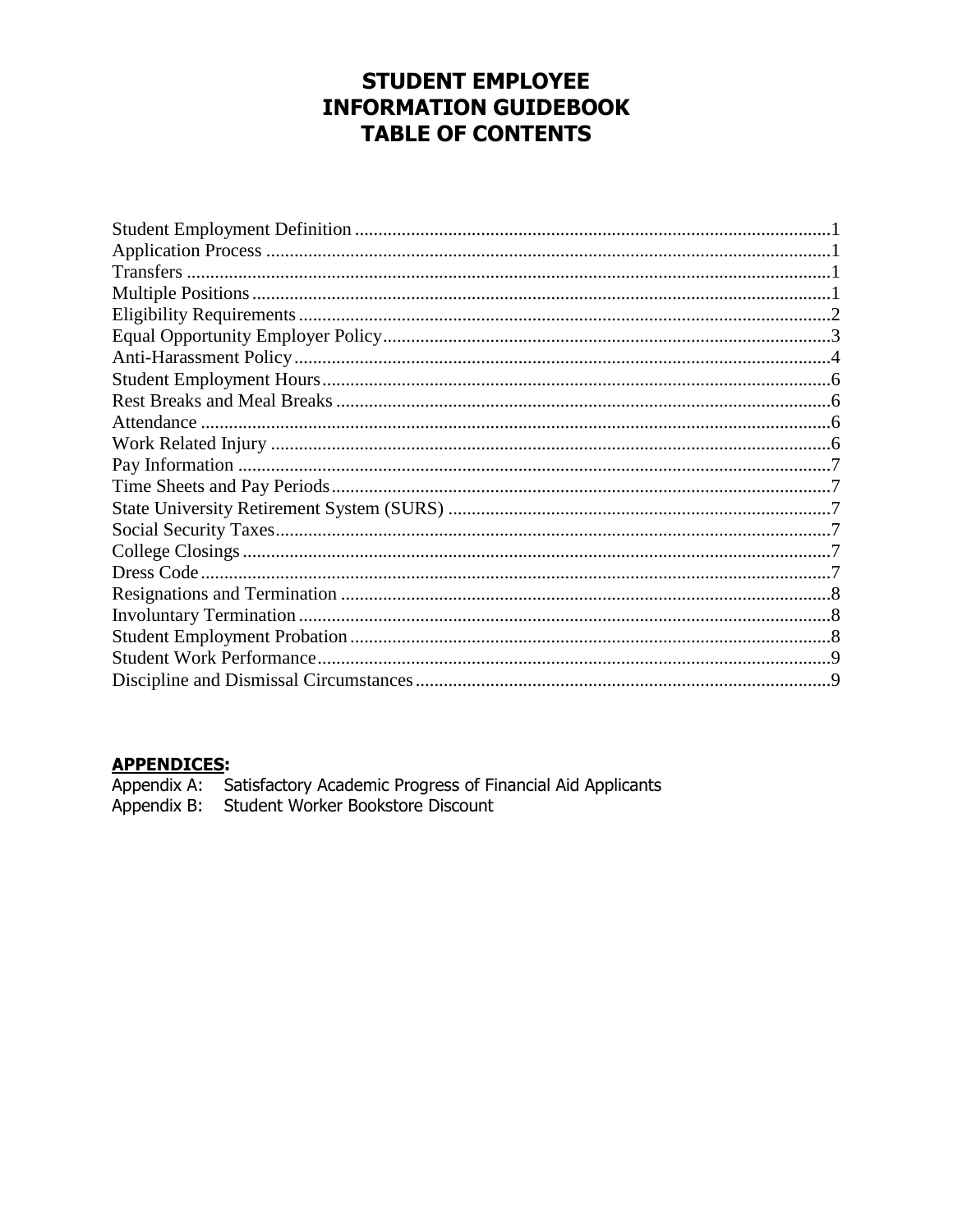### **STUDENT EMPLOYMENT DEFINITION**

Student Employment is an opportunity to work on campus while attending classes at the College of DuPage and learn valuable skills that can assist with career readiness. Students have the opportunity to go through the interview process and learn what is important to hiring managers in the selection of a student employee. Various departments throughout campus have opportunities for students to work in positions that teach skills and work behaviors that will be valuable after course work at the college is complete.

By and large, the same jobs are available to students whether the student is participating in the College of DuPage Work-Study Program or the Federal Work-Study Program. Occasionally, because of budgetary considerations, some jobs will be posted for the federal program only. Federal funds allow the College to employ additional students thereby creating additional student jobs.

Students participating in the Federal Work-Study Program are not required to report earnings received as income on the Free Application for Federal Student Aid (FAFSA) up to the amount of the Federal Work-Study Award. These earnings from student employment are excluded for purposes of determining financial need for the following school year. However, THE EARNINGS ARE TAXABLE FOR INCOME TAX PURPOSES.

The Student Employment program is administered through the Office of Student Financial Assistance. Students seeking on-campus employment should apply online for specific positions listed each semester. Office hours are Monday through Friday 8:30 a.m. - 5:00 p.m. The office is located in the Student Services Center, Room 2220.

### **APPLICATION PROCESS**

Students interested in becoming student employees should go to<https://cod.hiretouch.com/> to see a full listing of current open positions. Students should apply online to any position for which they are interested and qualified. The student's Grade Point Average (GPA) and hours of enrollment will be checked after they apply (See Eligibility Requirements). Hiring managers will contact eligible and qualified students for interviews. Students selected for hire will be informed of all work requirements at the College, pay rate, and other necessary information by the hiring manager.

### **TRANSFERS**

Students wanting to transfer from one department to another must follow the application process. If the student is selected for a different position, it is the student's responsibility to work with their current supervisor to determine an appropriate transfer date. The current supervisor will coordinate the transfer process with the new supervisor and complete the notice of change form to officially transfer the student to the new department.

### **MULTIPLE POSITIONS**

Students may not work concurrently in more than one position at the College that is paid on an hourly basis.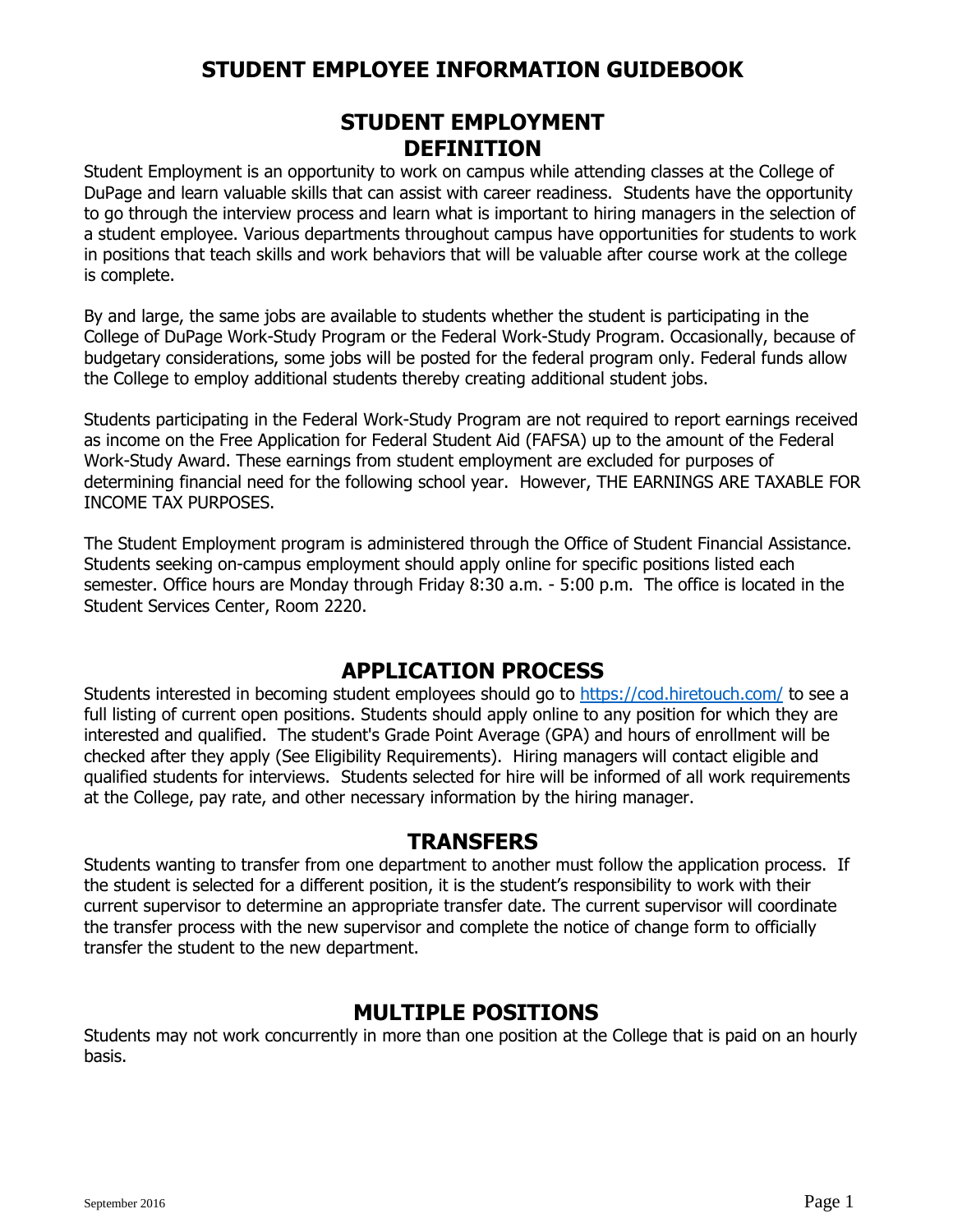### **ELIGIBILITY REQUIREMENTS**

Students MUST meet the following requirements:

- 1. Must be enrolled in a course of study at least half-time (**6 credit hours or more**). The credit hours must be 100 level and above or remedial courses that qualify for financial aid. Students must continue to carry at least 6 credit hours each term with the exception of Summer Term. Summer term requires a minimum of 1 credit hour. F-1 International students must carry at least 12 credits in Fall and Spring terms.
- 2. Must be students in good standing; that is students must have a **cumulative GPA of at least 2.0** on a 4.0 scale and may not be on disciplinary probation. Student employees who have Financial Aid Awards must meet the Standards of Academic Progress (See Appendix A) and will NOT be eligible for student employment if they do not.
- 3. Must submit documents for verification of identity and employment eligibility as required by the Immigration Reform and Control Act of 1986. THE STUDENT MUST ALSO HAVE A VALID SOCIAL SECURITY NUMBER. International students must be able to present their F-1 visa which allows them to work.

Student employees who graduate from College of DuPage in May are **NOT** eligible for student employment in the summer after graduation unless they enroll for six (6) credit hours of college level courses.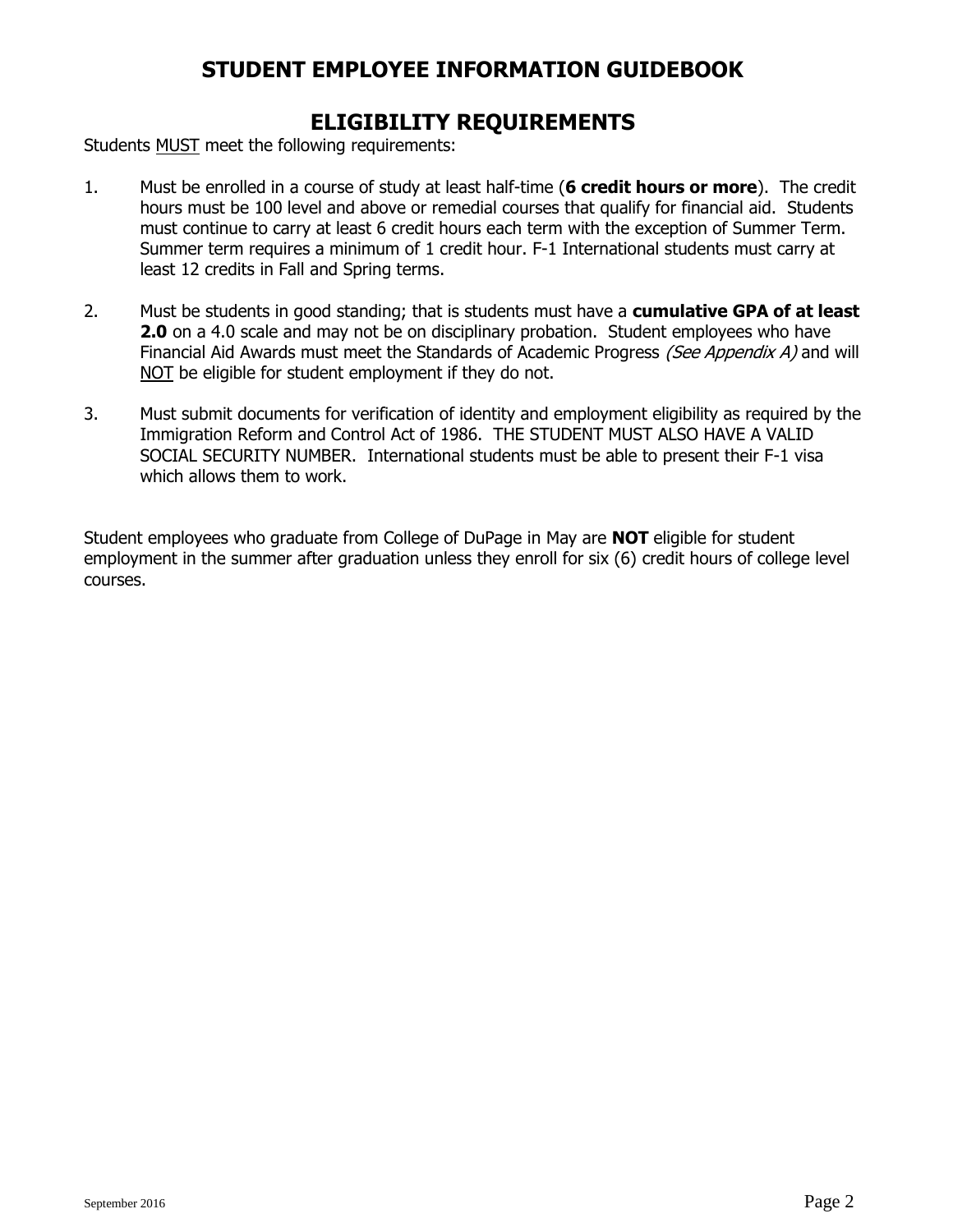## **COLLEGE OF DUPAGE EQUAL EMPLOYMENT OPPORTUNITY POLICY STATEMENT TO EMPLOYEES**

It is the policy of the College of DuPage to grant equal employment opportunity to all qualified persons without regard to race, color, religion, sex, national origin, ancestry, marital status, physical disability, unfavorable military discharge, age, or sexual orientation.

The progress of the College requires that we utilize all available human resources to the fullest. To deny one's contribution to our efforts because he or she is a member of a particular group is an injustice, not only to the individual, but to the College and to the nation as well. The most qualified individuals will be hired or promoted regardless of their race, color, religion, sex, national origin, ancestry, marital status, physical disability, unfavorable military discharge, age, or sexual orientation. The policy not to discriminate includes equal opportunity in employment, promotion, wages, benefits and all other privileges, terms and conditions of employment.

In accordance with Executive Orders 11246 and 11375, the Rehabilitation Act of 1973, the Vietnam Era Veterans Readjustment Act of 1974, and the regulations established by the United States Department of Labor, Office of Federal Contract Compliance Programs, College of DuPage has developed a written Affirmative Action Program to effectuate the policy of equal opportunity through positive efforts. (See Board Policy 15-5).

If an individual feels he or she has not been afforded equal opportunity within the provisions of the law, Executive Orders, Board Policies, or reasonable accommodation for a disability, such matters should be referred in writing to the Affirmative Action Officer (Vice President of Human Resources).

If the matter involves prospective employment, the decision of the Affirmative Action Officer will be final.

If the matter involves persons currently employed and a satisfactory resolution cannot be reached through the Affirmative Action Officer, the employee may appeal through the appropriate procedure. (Board Policy 15-5)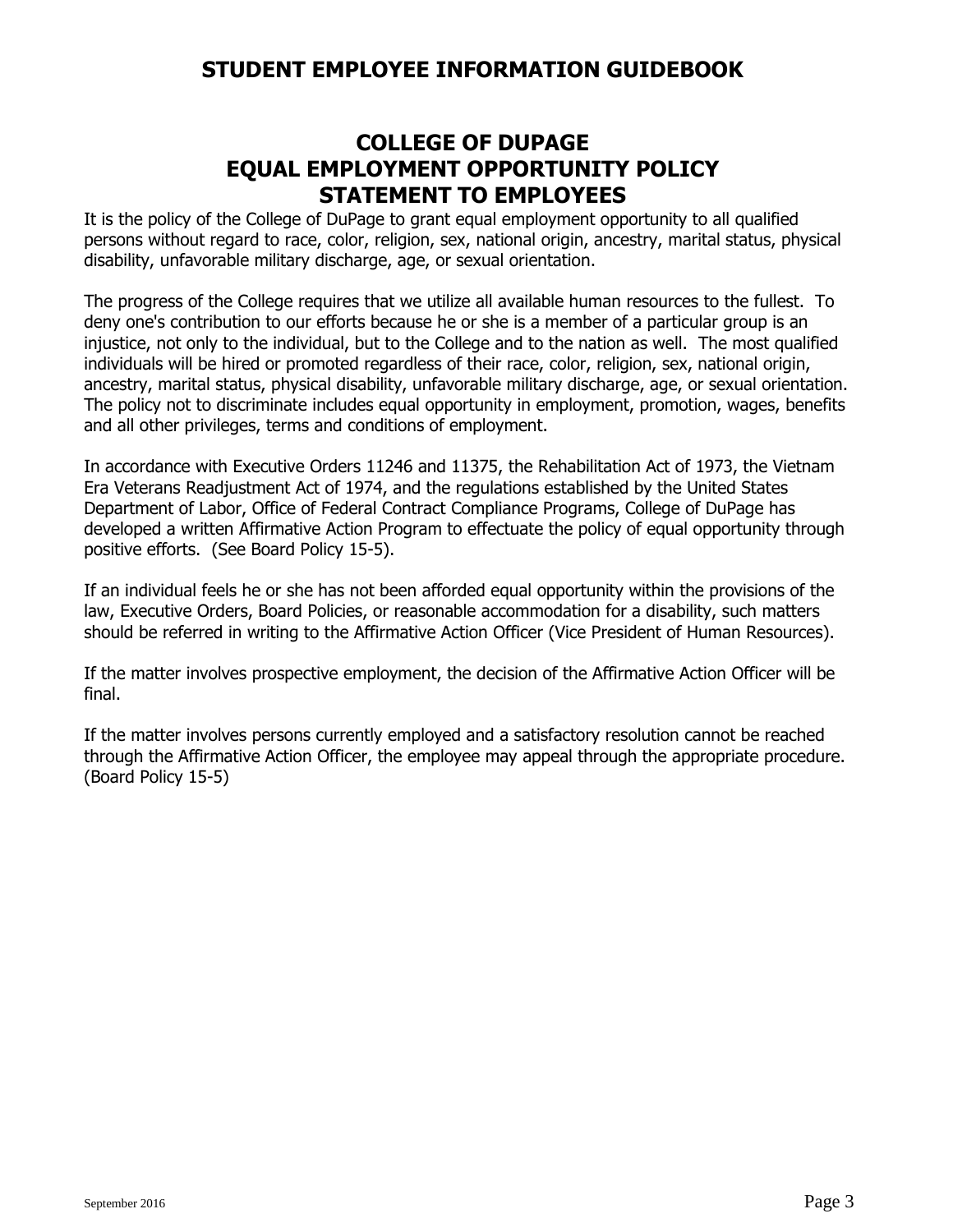## **COLLEGE OF DUPAGE ANTI-HARASSMENT POLICY**

No student, employee or visitor may be subjected to harassment on the basis of race, color, religion, sex, national origin, age, disability, or sexual orientation.

All students, employees and visitors have the responsibility to avoid any act or actions, implied or explicit, which suggest harassment to a reasonable person. (Board policy 15-10, 15-11, 20-35)

#### HARASSMENT

Harassment is physical or verbal behavior that contributes to a hostile, offensive or intimidating environment when such behavior is directed at a particular individual or group because of race, color, religion, sex, national origin, age, disability or sexual orientation.

Examples of behavior which might constitute harassment include, but are not limited to:

#### **Verbal Behavior**

- Suggestive comments about a person's religious or ethnic activities
- "Humor" or "jokes" about a protected group
- Direct or indirect threats linked to an individual's membership in a protected group

#### **Non-verbal Behavior**

• Suggestive or insulting sounds; Threatening gestures

#### **Physical Behavior**

• Touching; Pinching; Battery

No student, employee or visitor will:

- Harass others.
- Suffer reprisal because of an action taken or not taken against another for resisting or reporting any act of harassment.
- Condone any harassment, either verbal or physical, of others.

#### SEXUAL HARASSMENT

Sexual harassment is unwelcome offensive conduct of a sexual nature. The Equal Employment Opportunity Commission (EEOC) guidelines define sexual harassment as sexual advances, requests for sexual favors, or other verbal or physical conduct of a sexual nature when:

- Submission to such conduct is either explicitly or implicitly made a term or condition of an individual's employment or education.
- Submission to or rejection of such conduct by an individual is used as the basis for academic or employment decisions affecting that individual.
- Such conduct has the purpose or effect of substantially interfering with an individual's academic or professional performance or creating an intimidating, hostile or offensive employment, educational or living environment.

Sexual Harassment is illegal under both state and federal law. In some cases, it may be susceptible to prosecution under the Criminal Sexual Conduct Law.

#### COMPLAINT PROCESS

College of DuPage policies and procedures strongly urge that a formal complaint be filed with the Title IX Coordinator (Dean, Student Development) at [TitleIXCoordinator@cod.edu](mailto:TitleIXCoordinator@cod.edu)

.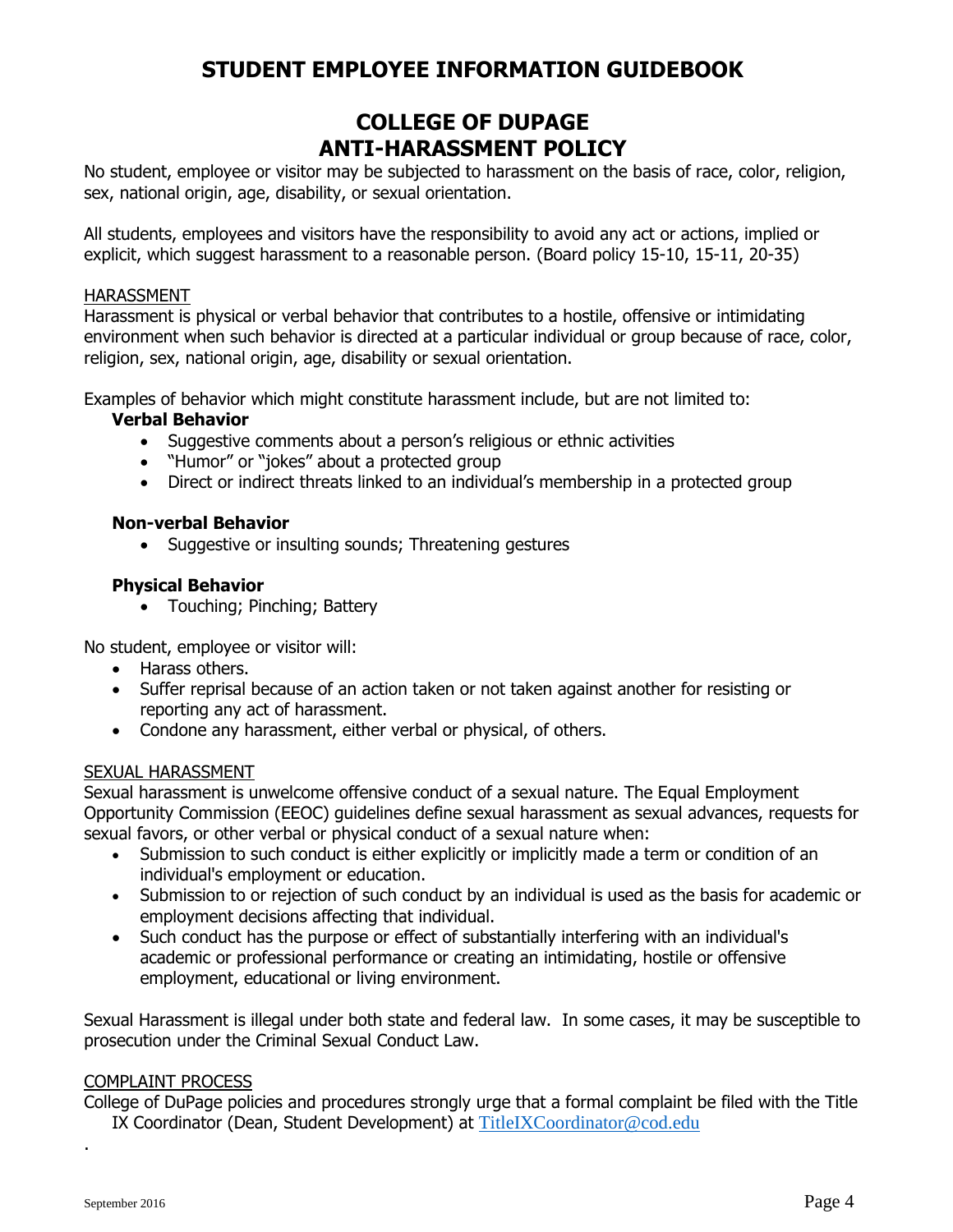### **STUDENT EMPLOYMENT HOURS**

Students may work up to a maximum of 20 hours per week in the fall and/or spring semesters including semester breaks. During the summer semester a maximum of 25 hours per week may be allowed depending on the position and department need. Exceptions to this may be made with prior approval according to the Student Employment Maximum Allowable Hours Guidelines.

## **REST BREAKS AND MEAL BREAKS**

Student Employees earn a fifteen minute rest period for each four (4) hours of continuous work. If the work period is for less than four continuous hours, no break period is earned.

Rest periods are non-cumulative and may not be used in lieu of a late arrival or early departure. Rest periods are assigned by the supervisor.

If a student is working seven and one-half consecutive hours or more, he/she is required to take a thirty minute unpaid meal period beginning no later than the end of the fifth hour of work.

## **ATTENDANCE**

All student employees are expected to be at work at the time agreed upon as determined by the position requirements or the student's schedule. Student employees are expected to notify their immediate supervisor in the event they will be late.

Tardiness of eight (8) or more minutes per any given quarter hour will result in a pay deduction corresponding to the number of quarter hour increments late. With supervisor discretion, time may be made up the same day or another day in the same pay period. It is the responsibility of the supervisor to determine if an employee is tardy.

Recurring incidents of tardiness shall cause the supervisor to meet with the student employee to discuss attendance expectation and remediation. Documentation of this meeting shall be forwarded to the office of Human Resources. Failure to resolve the attendance problem may result in disciplinary action up to and including termination.

It is not intended that student employees lose their jobs or hours because of reasonable absences due to illness. In the event of illness, the student employee should notify his/her supervisor as early as possible. Failure to give notification may be just cause for termination.

Supervisors may request a physician's certificate of illness for any employee's illness lasting five days or more. For periods of less than five days, a supervisor may require a physician's certificate only with the approval of Human Resources.

# **WORK-RELATED INJURY**

All injuries incurred on the job must be reported to their supervisor or Public Safety within 24 hours of injury or on the next business day. Failure to do so may cause the employee to be subject to disciplinary action up to and including termination of employment.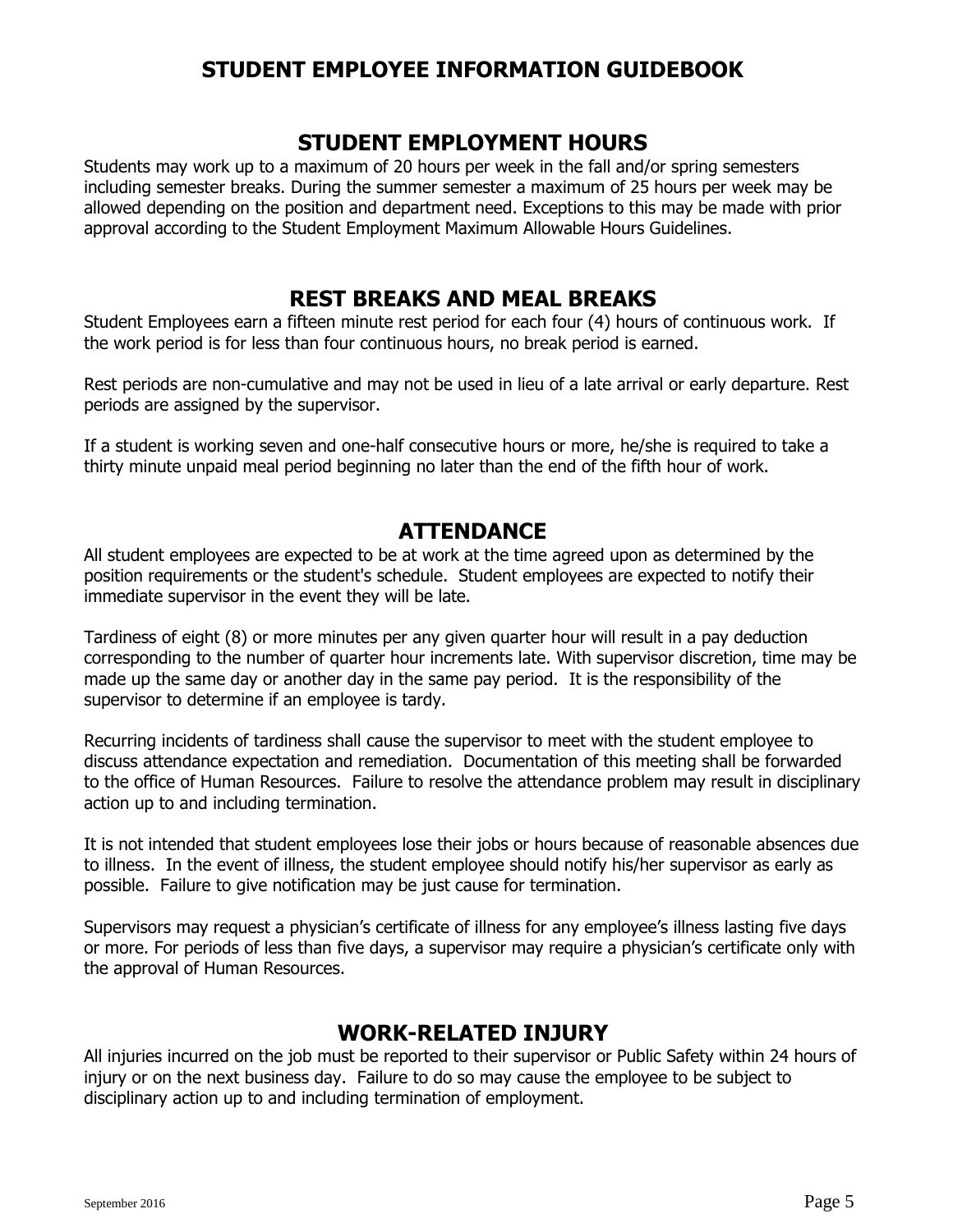### **PAY INFORMATION**

Student employees are paid a minimum rate of \$8.50 an hour for most positions.

## **TIME SHEETS AND PAY PERIODS**

Student employees are expected to complete a weekly timesheet reflecting their actual worked hours. The supervisor will approve the time entry for each pay period.

Student employees are paid every other Friday (every two weeks). Students will receive their first paycheck on their third or fourth week of employment, depending on the payroll cycle and date of employment. Payroll checks are valid for 90 days after date of issuance. Direct deposit of your pay check is available to students and can be set up during the new hire paperwork or at any time afterwards.

If a student employee believes that an error has been made concerning his/her paycheck, the student should contact the department supervisor. Those students electing to use direct deposit can find their pay advices electronically on MyAccess.

Paid time off is not available for student positions. Student employees are paid for time worked only.

## **STATE UNIVERSITY RETIREMENT SYSTEM (SURS)**

Student employees are not eligible to participate in SURS.

## **SOCIAL SECURITY TAXES**

Social Security Taxes are not deducted from a student's paycheck. Those students who are taking less than six (6) credit hours during the summer semester will not be FICA exempt. In other words, social security taxes will be withheld.

### **COLLEGE CLOSINGS**

When classes are cancelled, student workers are expected to come to work or remain on campus for their regular work schedule. When College of DuPage is closed, student workers are not to report to work.

If the College is closed prior to the start of a student's shift, the student will not be paid. If the College is closed after the student has reported for work, the student will be paid for the hours worked.

### **DRESS CODE**

An appropriate dress code for the job being performed is set at the discretion of the supervisor.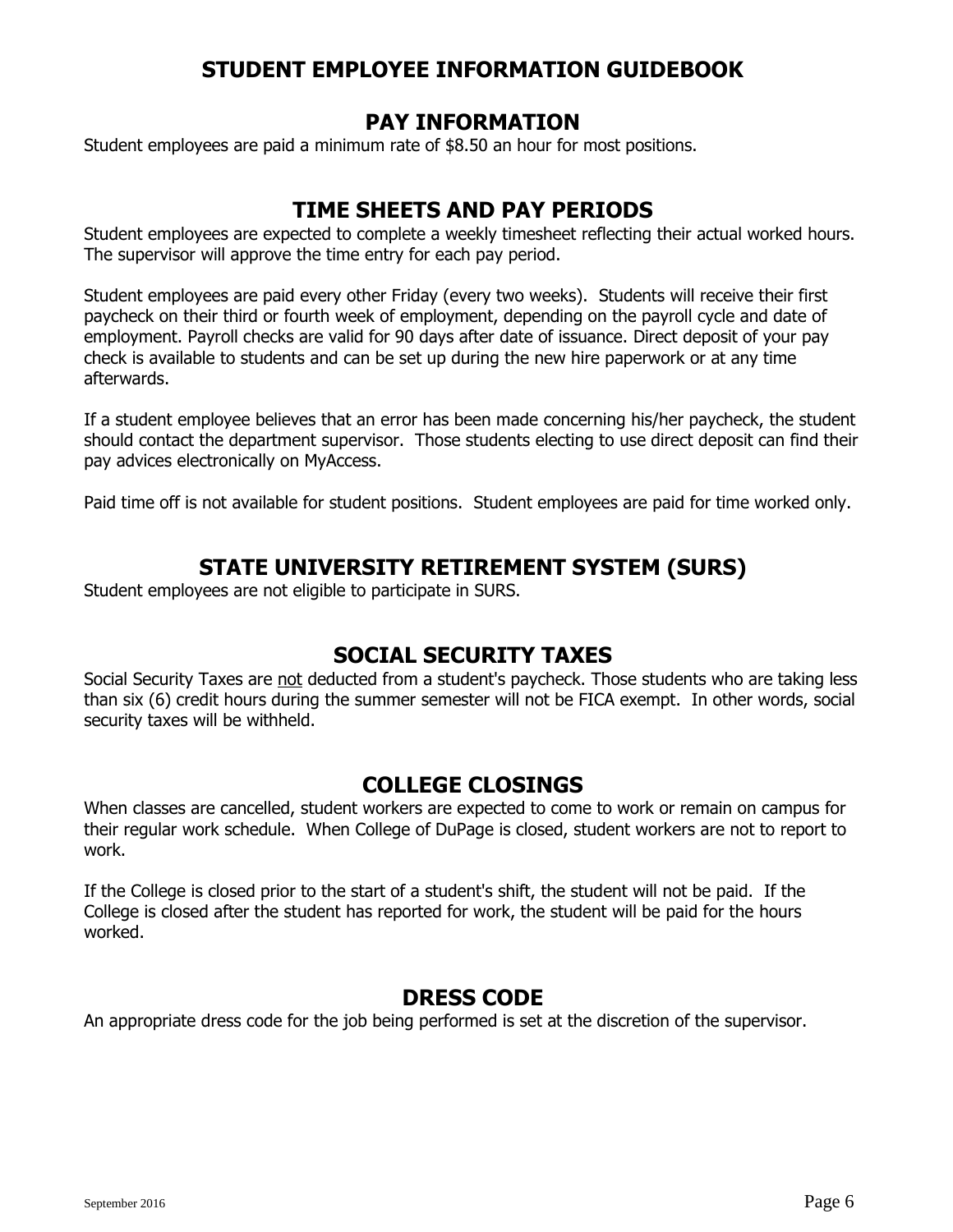### **RESIGNATION AND TERMINATION**

Student employees may end their Student Employment and remain in good standing if a legitimate reason exists. Student-initiated termination requires that the student inform his or her supervisor, preferably giving two weeks' notice. Students who terminate their job in good standing will be eligible for rehire.

## **INVOLUNTARY TERMINATION**

A Student's employment will be terminated when they are no longer enrolled in classes or when their credit hours are less than 6 credit hours per semester, or are not enrolled in courses for credit during the Summer term, or their cumulative GPA drops below 2.0. Termination may be effective as early as the date of withdrawal from classes.

The Office of Student Financial Assistance will monitor a student employee's cumulative GPA and credit hours enrolled each term. Failure of the student employee to meet the minimum requirements will mean immediate termination of the student's position.

## **STUDENT EMPLOYMENT PROBATION**

Occasionally there are extenuating circumstances in a student's life causing a student to drop below a 2.0 GPA. In such situations, if a supervisor believes that continued employment is in a student's best interest, the supervisor can request that a student be placed on Employment Probation.

Student Employment probation involves a written contract agreement between the supervisor and the student. Included in the contract will be a series of meetings (3 or more) between the supervisor and the student. These meetings are designed to allow the supervisor to support the student with encouraging dialogue regarding balancing their work load and academic study. These meetings are not intended for the supervisor to perform academic advising. The contract also states that the probationary period is for one term only after which the student is expected to attain a 2.0 GPA and to maintain a course load of six credit hours.

The request that a student be placed on employment probation must come from the supervisor. The decision on whether probation is allowed is at the discretion of the Office of Student Financial Assistance. The completed and signed probationary agreement is retained in the student's personnel file.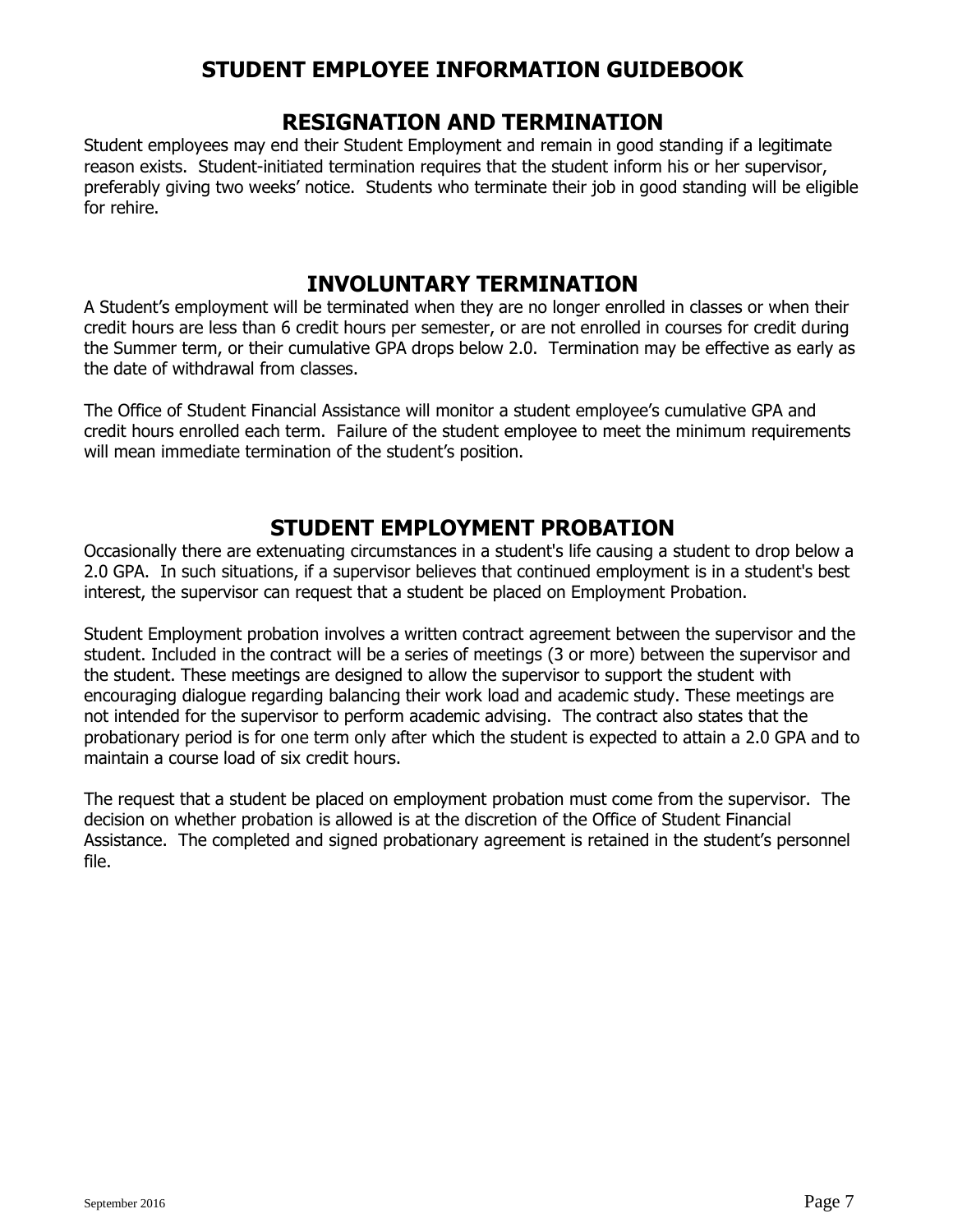## **STUDENT WORK PERFORMANCE**

The occasion may arise where a student's performance on the job is less than satisfactory. The supervisor should provide guidance and feedback about the student's performance in these cases in order to afford the opportunity to improve. If the performance does not improve, it may become necessary for the supervisor to terminate the student's employment.

## **DISCIPLINE AND DISMISSAL CIRCUMSTANCES**

Disciplinary action, up to and including termination of employment, may result from any one of the following circumstances that prove to be detrimental to the operation of the college, including, but not limited to:

- Insubordination
- Refusal to perform assigned tasks
- Unsatisfactory performance of duties or assigned tasks
- Failure to work assigned schedule
- Excessive tardiness (tardy 3 or more times in a month 8 minutes or more)
- Excessive absence (absent 7 or more times in past year)
- Willful damage to college property and/or equipment
- Abusive behavior to co-workers, supervisors or subordinates
- Immoral, indecent or disorderly conduct
- Unauthorized release of confidential information
- Falsification of a time sheet/card or any employee record including employment application form. Punching a time card other than their own
- Theft or dishonesty
- Intoxication on the job or possession or drinking of intoxicating beverages on college premises
- Possession, use, or under the influence of illegal drugs on college premises
- Conviction of a serious crime
- Lying
- Physical abuse
- Taking unauthorized break periods
- Discourteous treatment of public or any other gross failure of good behavior in the performance of duty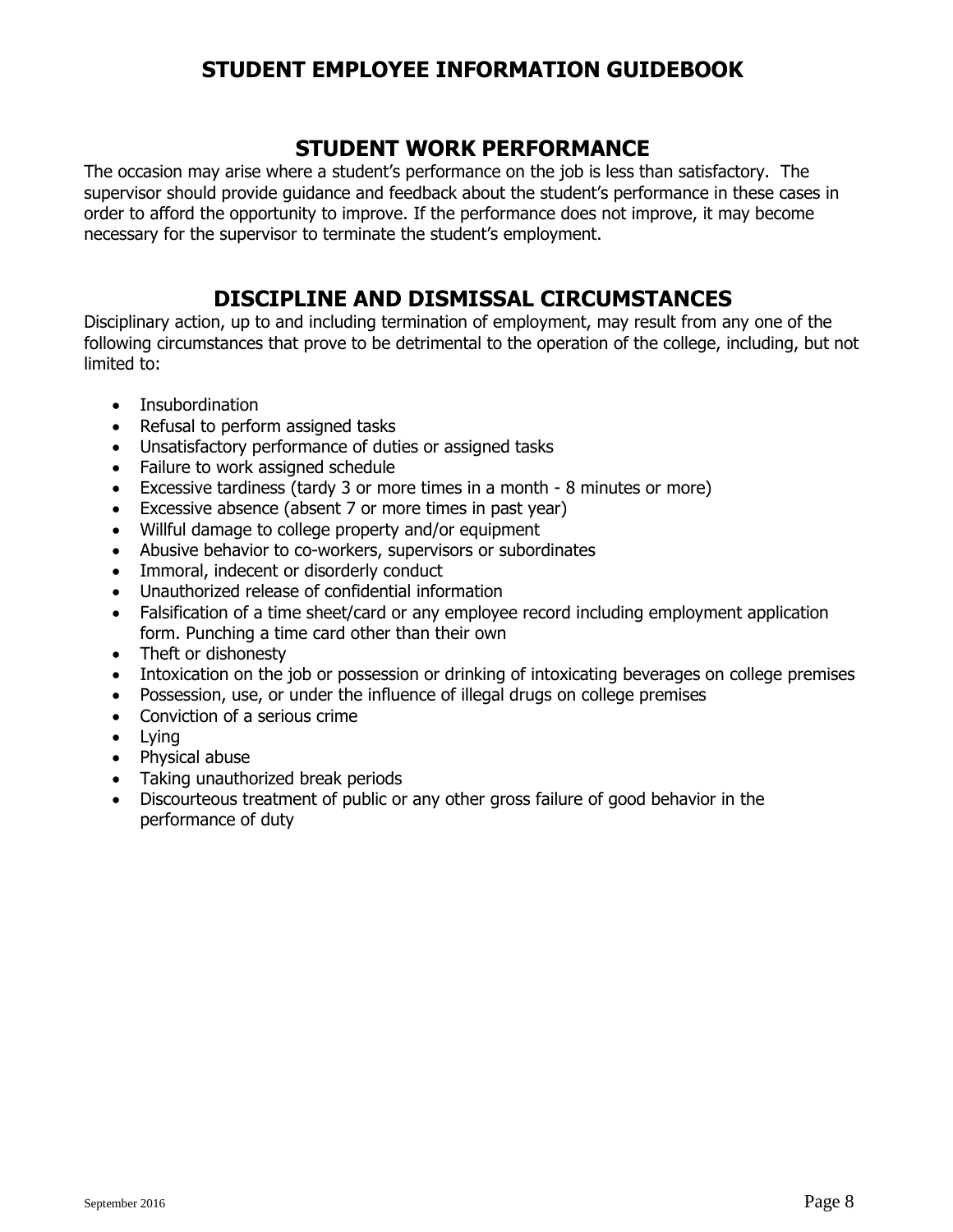## **APPENDIX A:**

## **SATISFACTORY ACADEMIC PROGRESS FOR FINANCIAL AID APPLICANTS**

The College is required, by Federal regulations and State policy, to monitor academic progress toward a degree or certificate for all financial aid applicants. These standards insure that only those recipients demonstrating progress toward the completion of their education continue to receive financial aid. This policy is applied consistently to all students regardless of enrollment status or whether or not financial aid was previously used.

Standards of Academic Progress apply towards the following programs:

- 1. Federal Pell Grant
- 2. Federal Supplemental Educational Opportunity Grant (FSEOG)
- 3. Federal Work Study
- 4. Federal Direct Subsidized and Unsubsidized Loans
- 5. Federal Parent Loan for Undergraduate Students (PLUS)
- 6. Illinois State Monetary Award Program Grant (MAP)
- 7. Illinois Student-to-Student Grant (STS)

#### **The Policy:**

Students are considered to be meeting Satisfactory Academic Progress (SAP) standards if the following three requirements are met:

#### **COURSE COMPLETION RATE**

- Students' total **earned** (completed) hours must be equal to or greater than **67% of the cumulative total** of students' **attempted** credit hours for **all periods of enrollment** at College of DuPage. Hours attempted are courses for which any grades appear on your transcript, including transfer credits and remedial courses.
- **Students that receive a zero completion rate their first term will be immediately discontinued.**

#### **CUMULATIVE GRADE POINT AVERAGE**

Each student must maintain a minimum cumulative grade point average of 2.0.

### **MAXIMUM TIMEFRAME STANDARD**

 The maximum time frame students have to complete their degree or certificate is equal to 150% of the credit hours required for the completion of the degree or certificate (calculated as program length x 1.50). All attempted hours are counted for all terms, even those for which a student did not receive financial aid, as well as those waived under the Grade Forgiveness Policy. It includes completed, failed and withdrawn classes. Transfer hours that are accepted toward a student's education program count as both attempted and completed hours. Students may receive financial aid for up to 30 remedial credits, which are not computed into the maximum time frame requirement. Eligible ESL coursework is not included in attempted hours. The total attempted hours are not adjusted for a student who changes majors.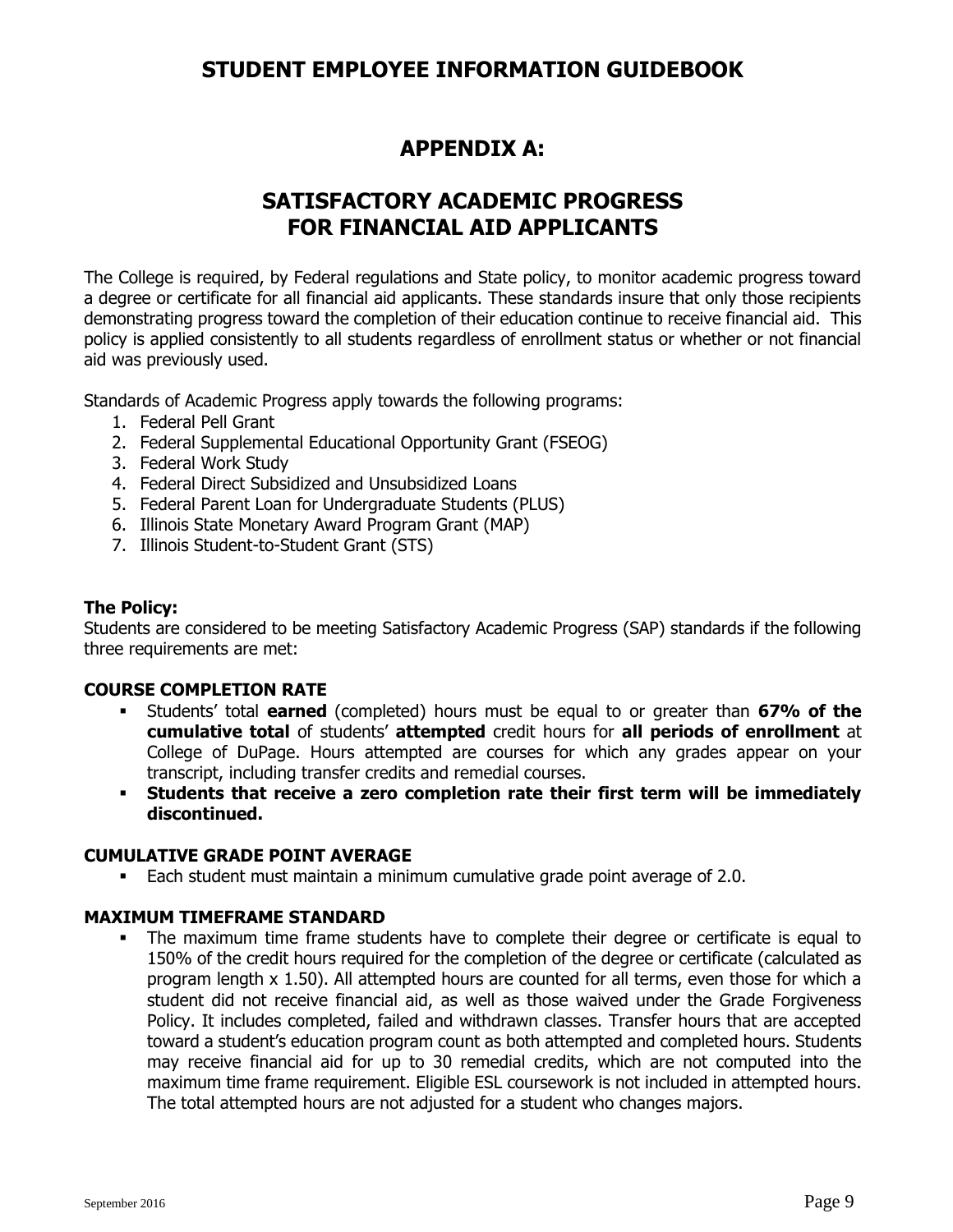Examples of maximum attempted hours:

- Certificate Program requiring 30 credit hours: 30 X 150% = 45 Maximum Credit Hours Attempted.
- Degree Program requiring 64 credit hours: 64 X 150% = 96 Maximum Credit Hours Attempted.

**Note**: Students with a Bachelor's Degree must appeal to receive aid due to the maximum time frame standard associated with the Federal standards of Satisfactory Academic Progress. College of DuPage uses all attempted credits, including transfer credits, when calculating the maximum time frame for a student's program. Since College of DuPage only offers certificate and associate degrees, students that have already earned a Bachelor's Degree have exceeded the maximum time frame for their degree.

#### **For more detailed information regarding Standards of Academic Progress of eligibility requirements, please visit us online at**

**[http://cod.edu/tuition/financial\\_aid/general\\_eligibility\\_requirements.aspx](http://cod.edu/tuition/financial_aid/general_eligibility_requirements.aspx)**